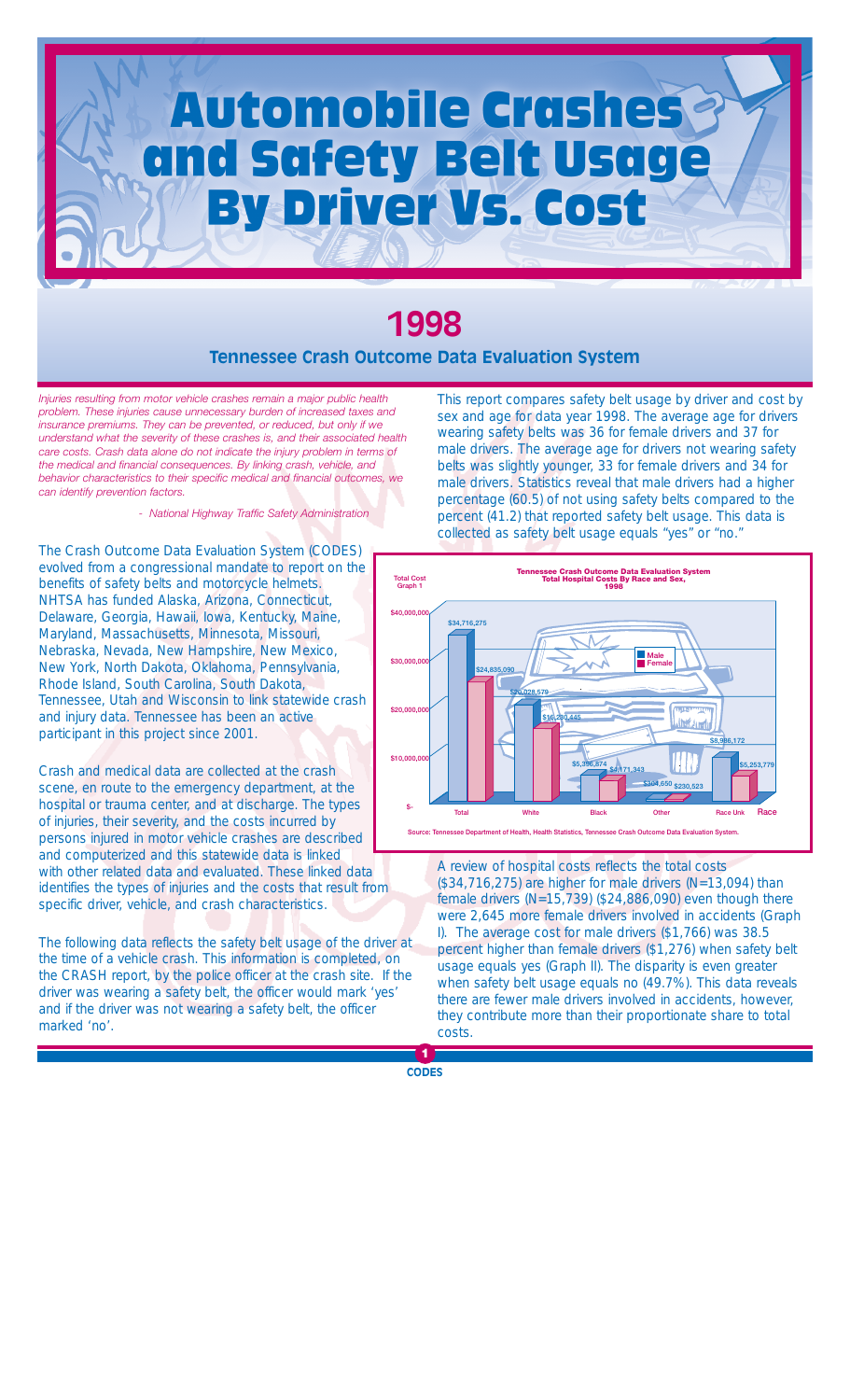#### **Automobile Crashes Comparing Safety Belt Usage By Driver Vs. Cost By Race And Sex**

Safety belt usage not only saves lives but also saves hospital costs. The average cost for crash victims not wearing a safety belt is 2.8 times greater than for crash victims wearing a safety belt. Approximately \$16,800,000 could potentially be saved if all crash victims wore a safety belt. About 71 percent of those savings can be attributed to male drivers (Graph III). A review



of the total drivers by sex indicates that 45.4 percent are male drivers compared to 54.6 percent female drivers (Graph IV). These figures reveal that male drivers have more severe accidents than female drivers and contribute a larger percent to hospital costs. Approximately 58 cents of every dollar spent on hospital costs can be attributed to male drivers versus 42 cents for female drivers.

A review of elderly drivers 75+ years of age indicate that average hospital costs are approximately three times the average cost of drivers 15-19 years of age. These phenomena can largely be attributed to the age factor. Elderly people take longer to heal; therefore, hospital stay is longer, resulting in increased costs (Graph V).

A review of the total data by safety belt usage indicates the outcome of an injury is definitely affected if an individual is not wearing a safety belt at the time of the crash. The following statistics were reported when safety belt usage equals yes vs. no:

#### **Safety belt Usage at the Time of the Incident**

| Severity of the Injury               | Yes   | <b>No</b> |
|--------------------------------------|-------|-----------|
| No Injury                            | 27.1% | 10.5%     |
| No visible injury                    | 38.1% | 28.6%     |
| Bruising and abrasions               | 28.3% | 39.7%     |
| Bleeding wound and/or broken arm/leg | 6.3%  | 19.0%     |
| Fatality                             | .3%   | 2.3%      |

The severity of the injury increased when the individual was not wearing a safety belt. These data indicate that safety belt usage is a definite preventive factor concerning the severity of the accident (Graph VI).

#### **WHITE**

The white population comprises 67.7 percent of the driver population and includes 59.2 percent of the hospital costs. The crash data for the white population is similar to the total concerning safety belt usage in that males are the primary violators. Approximately 41.6 percent of the drivers when safety belt usage was determined to be yes and 60.2 percent when safety belt usage was determined to be no were males.

A review of hospital costs by safety belt usage reflects that the total costs (\$20,028,579) are (31.5%) higher for male drivers (8,989) than female drivers (10,532) with a cost of \$15,230,445, even though there were 1,543 more female drivers involved in accidents (Graph I). The average cost for male drivers (\$1,497) was 22.9 percent higher than female drivers (\$1,219) when safety belt usage equals yes (Graph II). The disparity is

even greater when safety belt usage equals no (53.0%). The figure of 22.9 percent for white male drivers compares to 38.5 percent for all drivers. Some of this disparity could be



attributed to the fact that 23.9 percent of the costs are associated with the category of race unknown. The figure of 53.0 percent, when safety belt usage equals no, is more in parity with the total figure of 49.7 percent.

The data for the white driver population (like the total) reveals that there are fewer male drivers involved in accidents, however, they contribute more than their proportionate share to total costs.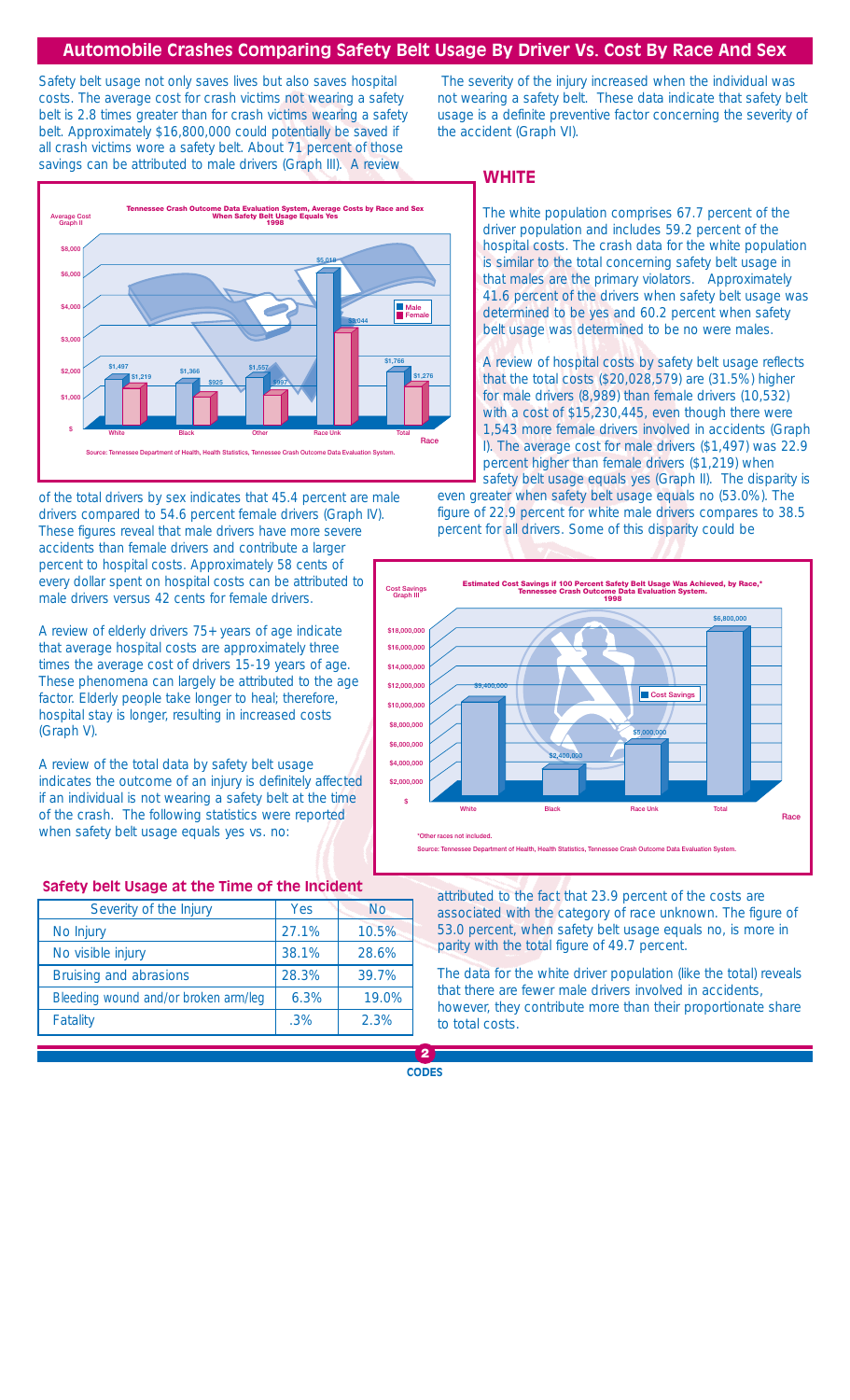### **Automobile Crashes Comparing Safety Belt Usage By Driver Vs. Cost By Race And Sex**

The average cost for crash victims not wearing a safety belt is 2.5 times greater than for crash victims wearing a safety belt. Approximately \$9,400,000 could potentially be saved if all crash victims wore a safety belt. This figure represents 56.1 percent of the total savings, which compares to 59.2 percent of the total costs. Approximately 73 percent of these savings can be attributed to male drivers (Graph III).

A review of white drivers by sex indicates that 46.0 percent are male drivers compared to 54.0 percent female drivers (Graph IV). These figures, again, like the total, reveal that white male drivers have more severe accidents than female drivers and contribute a larger percent to hospital costs. Approximately 57 cents of every dollar spent on hospital costs for white drivers can be attributed to male drivers versus 43 cents for female drivers.

#### **BLACK**

The black population comprises 22.6 percent of the driver population and includes 16.1 percent of the hospital costs. The crash data for the black population is similar to the total concerning safety belt usage in that males are the primary violators. Approximately 39 percent of the drivers when safety belt usage was determined to be yes and 58.3 percent when safety belt usage was determined to be no were males.

A review of hospital costs by safety belt usage reflects that the total costs (\$5,396,874) are 29.4 percent higher for male drivers (2,735) than female drivers (3,974) (\$4,171,343) even though there were 1,059 more female drivers involved in accidents (Graph I). The average cost for male drivers (\$1,366)



was 47.8 percent higher than female drivers (\$925) when safety belt usage equals yes (Graph II). The disparity is even greater when safety belt usage equals no (67.6%). The figure of 47.8 percent for black male drivers compares to 38.5 percent for all male drivers and 22.9 percent for white male driver. This difference indicates that costs associated with black male



drivers are higher in relation to their female counterparts than the total or white category. Some of this disparity could be attributed to the fact that 23.9 percent of the costs are associated with the category of race unknown. The figure of 58.3 percent, when safety belt usage equals no, is slightly higher than the total figure of 49.7 percent and the white figure of 53.0 percent. The data for the black driver population (like the total and white) reveals that there are fewer male drivers involved in accidents, however, they contribute more than their proportionate share to total costs.

The average cost for crash victims not wearing a safety belt is 3.3 times greater than for crash victims wearing a safety belt. Approximately \$2,400,000 could potentially be saved if all

crash victims wore a safety belt. This figure represents 14.1 percent of the total savings, which compares to 16.1 percent of the total costs. Approximately 71.7 percent of these savings could be attributed to male drivers (Graph III).

A review of the total drivers by sex indicates that 41.9 percent are male drivers compared to 58.1 percent female drivers (Graph IV). These figures, again, like the total, reveal that black male drivers have more severe accidents than black female drivers and contribute a larger percentage to hospital costs. Approximately 56 cents of every dollar spent on hospital costs for black drivers can be attributed to male drivers versus 44 cents for female drivers.

#### **OTHER**

The other race population comprises 1.6 percent of the driver population and includes 0.9 percent of the hospital costs. The crash data for the "other" race population is similar to the total concerning safety belt usage in that males are the primary violators. Approximately 42 percent of the drivers when safety belt usage was determined to be yes and 67.8 percent when safety belt usage was determined to be no were males.